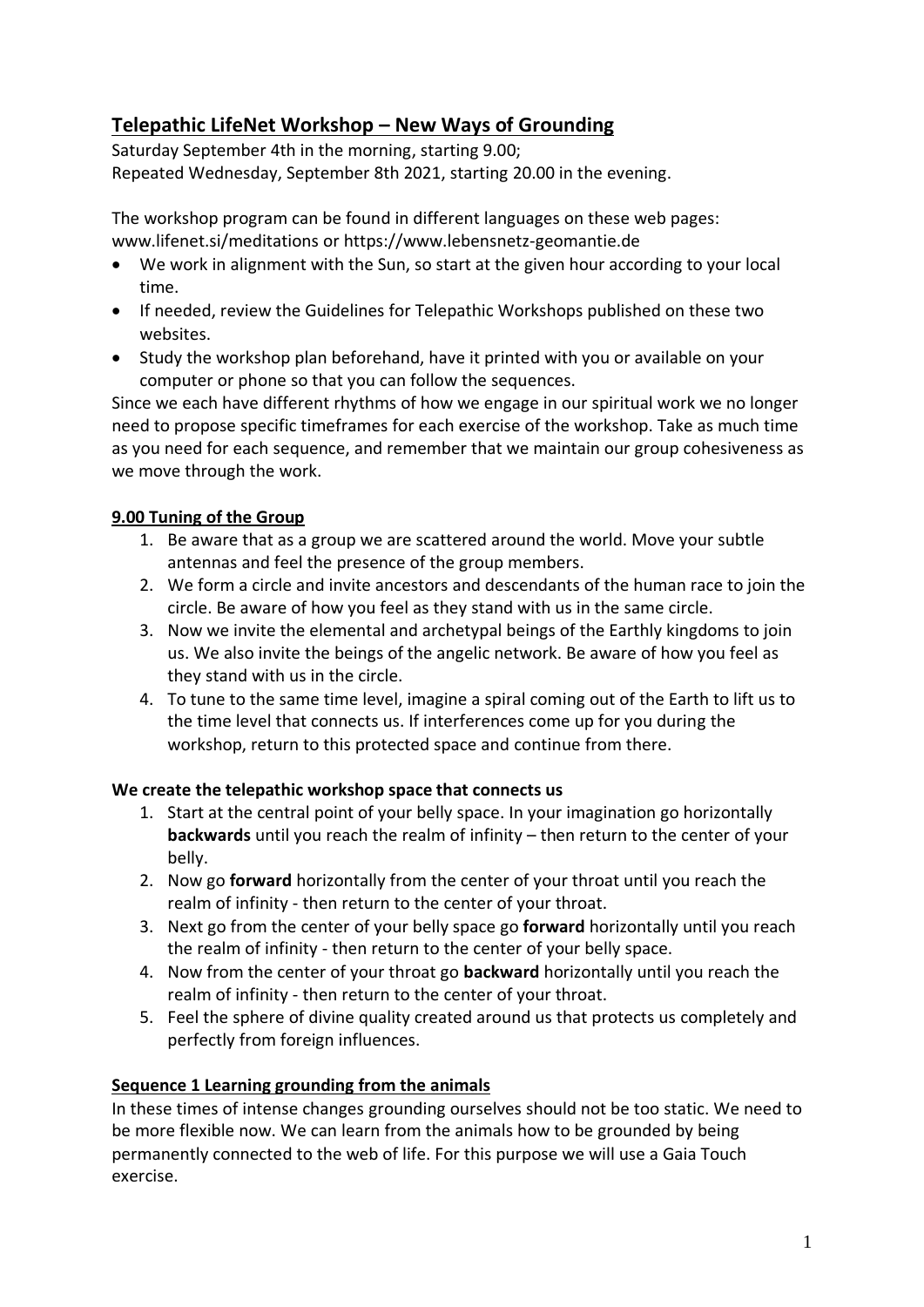- 1. Sit down and invite an animal into your lap with the help of following gestures performed with your hands.
- 2. Rub the upper edge of your ear with the fingers of one hand as if it were the tip of an animal's ear…
- 3. At the same time make rounded movements with the index finger of the other hand around the tip of your nose (as if it were be the snout of an animal).
- 4. Then hold the imagined animal embraced in your lap and try to feel its presence.
- 5. Take time to feel the presence of the animal within you. Observe how the physical features of your body change, the quality of the soles of your feet (your paws), and especially the way you are now connected to the web of life.
- 6. Then stand up and release the imagined animal and integrate the experience into your body and awareness.

# **Sequence 2 Grounding at the archetypal levels**

In order to move through the extreme challenges building up ahead, we need to be rooted at the deep level of the primordial human being (referring to the Paleolithic era, about 30.000 years ago). Living in caves we were taught by animals how to incarnate in the conditions of matter without losing the connection to our spiritual origins – remember the marvelous cave paintings in Spain and France or the musical instruments from animal bones found in caves in Slovenia.

- 1. Sit down. The entrance to the primordial human being can be found in the cave of our belly space – at its back side in front of the backbone.
- 2. Imagine standing there in front of a door leading into your back space. Make yourself as small as a thumb and ask for the key.
- 3. Then step through the door. After crossing the threshold you need to remove all your clothing. Stand naked, as a 12-year old girl or boy. (The clothing represents all the layers we accumulated as we have moved through different cultures, starting with the Neolithic Age.)
- 4. Then go forward through the fantastic caves that are open in front of you. While slowly moving forward you are still a naked girl or boy. Observe and feel the quality of the spaces you move through.
- 5. Then stand up and be an adult again, and integrate your experiences into your body and awareness. Ensure that all parts of your body, all your cells and microorganisms, including the virus family, receive that information.

# **Sequence 3 Clearing the way to the origins of the embodied human being**

If you had difficulty walking into the cave system behind your back, it is because this path became taboo after we entered the age of monotheistic cultures. To once again be grounded in Gaia we need to transform hierarchical patterns that permeate our cultures examples include the Tree of Life that begins with the divine focus above, and then descends in a zigzag path to the Earth below; and the yogic column of vertical Chakras. Such patterns need to be released from our backside body memory. These extremely resistant patterns can be removed while working in pairs.

- 1. Choose a partner for this exercise, someone whom you trust. You may contact your partner in advance for agreement.
- 2. Imagine sitting with your partner back to back, not touching each other. Observe how a strong energy field begins to build between your backs.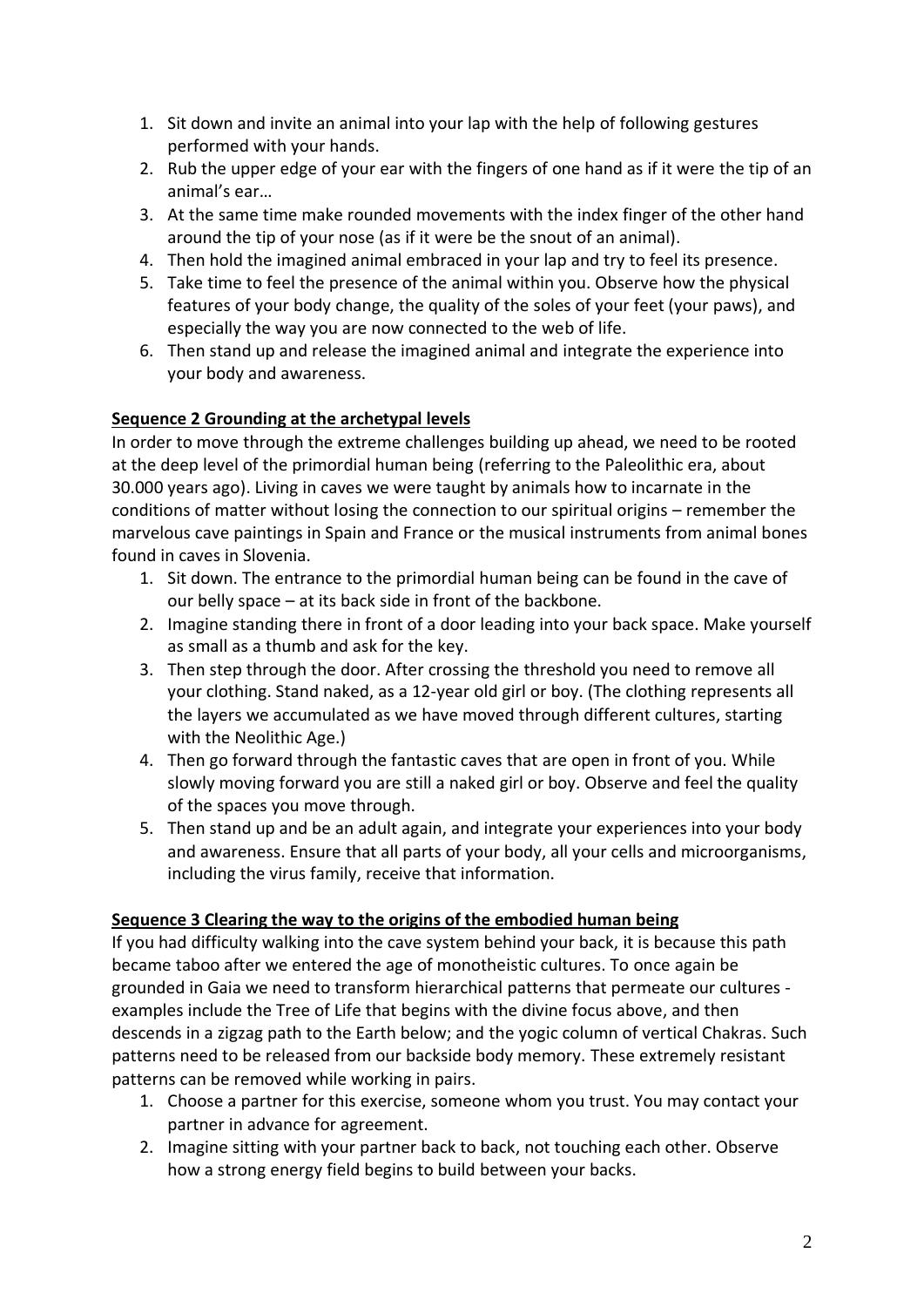- 3. Then ask a member of the angelic network perhaps a cherub to descend and remove from your back space the patterns that prevent you from connecting to your origins as embodied human being. Both partners should individually do this.
- 4. Ask the angelic being to carry these patterns to the ascended masters who created them at the time when they were beneficial for human evolution.
- 5. These patterns should be returned to their creators with reverence and gratitude. At one time they were needed; but now in this age of great transformation they have become obstacles on humanity's path to becoming fully integrated human beings.
- 6. Give thanks to the angelic network for this help and to your partner for her or his assistance and support.
- 7. Now you can, if needed, repeat Sequence 2 because the path is opened.

#### **Whenever needed, take a short pause to rest, refresh, regenerate!**

#### **Sequence 4 Reconnecting your creative capacities with their source**

As stated above, in the Paleolithic Age sources were discovered from which the creative potentials of the human being could be developed. Now is the time to renew their flow into the world, driven by their primordial power.

- 1. Imagine standing again in your belly space in front of a door leading into your back space. Make yourself as small as a thumb and ask for the key.
- 2. Then again step through the entrance and after crossing the threshold take off all your clothing. Stand naked as a 12-year old girl or boy.
- 3. Then go forward through the caves that are open in front of you. Observe and feel the quality of spaces you move through.
- 4. Finally you arrive in a large space with spiral stairs leading upward. Follow the stairway until you arrive at the level of your throat. (The throat is the source of creative impulses.)
- 5. Now walk forward to the door leading to the space of your throat. As you walk forward you become an adult person.
- 6. Standing in front of the door to your throat, ask for the key. Then step over and enter the threshold. Now you again face the dimension of the manifested world.
- 7. As you move forward into the embodied world feel the creative opportunities your spiritual parents have prepared for you in cooperation with Gaia and her elemental beings. Embody these feelings so that all the facets and dimensions of your being receive that information.

# **Conclusion**

- Give thanks to each other and to our guests from the parallel worlds, including our ancestors and descendants.
- Please participate and collaborate once again when the workshop is repeated to make its message strong and clear.
- Use single exercises from the workshop whenever you feel that they are useful to you or humanity.
- Post your experiences at [www.lifenet.si](http://www.lifenet.si/) to share them with the group.

#### **Proposal for quick grounding**